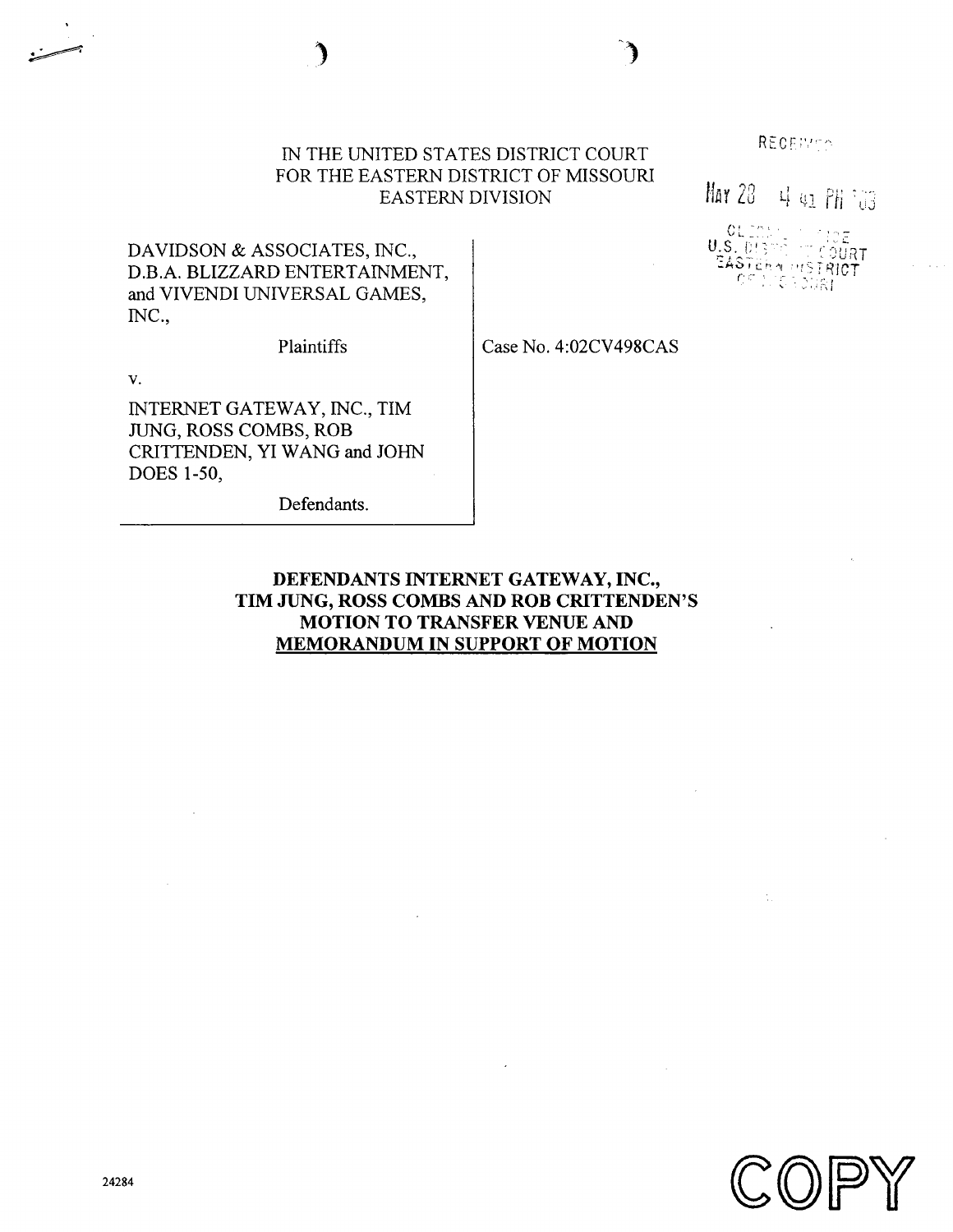# TABLE OF CONTENTS

 $\mathcal{A}^{\mathcal{A}}$ 

| $\label{eq:2.1} \frac{1}{\sqrt{2\pi}}\left(\frac{1}{\sqrt{2\pi}}\right)^{1/2}\frac{1}{\sqrt{2\pi}}\left(\frac{1}{\sqrt{2\pi}}\right)^{1/2}\frac{1}{\sqrt{2\pi}}\left(\frac{1}{\sqrt{2\pi}}\right)^{1/2}\frac{1}{\sqrt{2\pi}}\left(\frac{1}{\sqrt{2\pi}}\right)^{1/2}\frac{1}{\sqrt{2\pi}}\left(\frac{1}{\sqrt{2\pi}}\right)^{1/2}\frac{1}{\sqrt{2\pi}}\frac{1}{\sqrt{2\pi}}\frac{1}{\sqrt{2\pi}}\frac{1}{\sqrt{2\$ |           |    |  |                                                                                                                                                                 |      |
|--------------------------------------------------------------------------------------------------------------------------------------------------------------------------------------------------------------------------------------------------------------------------------------------------------------------------------------------------------------------------------------------------------------------|-----------|----|--|-----------------------------------------------------------------------------------------------------------------------------------------------------------------|------|
|                                                                                                                                                                                                                                                                                                                                                                                                                    |           |    |  | <b>TABLE OF CONTENTS</b>                                                                                                                                        | PAGE |
|                                                                                                                                                                                                                                                                                                                                                                                                                    |           |    |  |                                                                                                                                                                 |      |
|                                                                                                                                                                                                                                                                                                                                                                                                                    |           |    |  |                                                                                                                                                                 |      |
| $\mathbf{I}$ .                                                                                                                                                                                                                                                                                                                                                                                                     |           |    |  |                                                                                                                                                                 |      |
| II.                                                                                                                                                                                                                                                                                                                                                                                                                |           |    |  |                                                                                                                                                                 |      |
|                                                                                                                                                                                                                                                                                                                                                                                                                    | А.        |    |  |                                                                                                                                                                 |      |
|                                                                                                                                                                                                                                                                                                                                                                                                                    | <b>B.</b> |    |  | Because personal jurisdiction and venue are proper in the Central District of<br>California, this action "might have been brought" in the transferree district5 |      |
|                                                                                                                                                                                                                                                                                                                                                                                                                    | C.        |    |  | Both Convenience and justice would be served by transferring this action to the                                                                                 |      |
| ÷                                                                                                                                                                                                                                                                                                                                                                                                                  |           | 1. |  | The forum selection clauses requiring transfer to the Central District of<br>California should are "significant factor[s]" that should "figure[]                |      |
| ÷                                                                                                                                                                                                                                                                                                                                                                                                                  |           | 2. |  | Blizzard's residence in the transferee district make the Central District                                                                                       |      |
|                                                                                                                                                                                                                                                                                                                                                                                                                    |           | 3. |  | The proximity of the key party and third-party witnesses to the<br>transferee district make the Central District of California the most                         |      |
|                                                                                                                                                                                                                                                                                                                                                                                                                    |           | 4. |  | Transferring the case to the Central District of California would serve                                                                                         |      |
| III.                                                                                                                                                                                                                                                                                                                                                                                                               |           |    |  |                                                                                                                                                                 |      |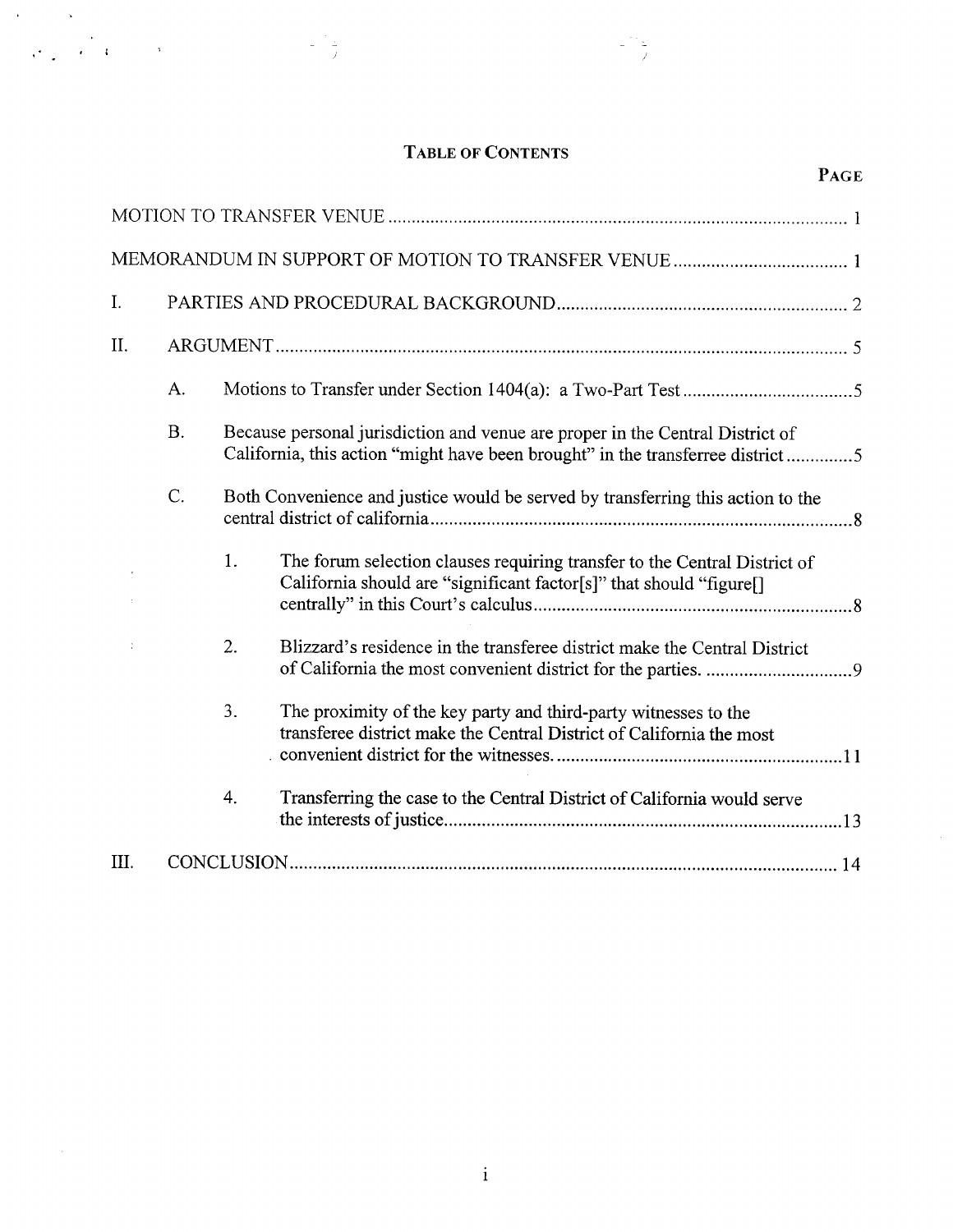# TABLE OF AUTHORITIES

| <b>TABLE OF AUTHORITIES</b>                               | <b>PAGE</b> |
|-----------------------------------------------------------|-------------|
| <b>Cases</b><br>ABC Rental Sys., Inc. v. Colortyme, Inc., |             |
| Biometics, LLC v. New Womyn, Inc.,                        |             |
| Brandon Apparel Group, Inc. v. Quitman Mfg. Co., Inc.,    |             |
| Bredberg v. Long,                                         |             |
| Brown v. Woodring,                                        |             |
| Burger King Corp. v. Rudzewicz,                           |             |
| Cargill, Inc. v. Prudential Ins. Co. of Am.,              |             |
| Dakota Indus., Inc. v. Ever Best Ltd.,                    |             |
| Gen 17, Inc. v. Sun Microsystems, Inc.,                   |             |
| Hurn v.Oursler,                                           |             |
| Inso Corp. v. Dekotec Handelsges,                         |             |
| Jumara v. State Farm Ins. Co.,                            |             |
| M/S Bremen v. Zapata Off-Shore Co.,                       |             |
| Marra v. Papandreou,                                      |             |
| $\ddot{\text{ii}}$                                        |             |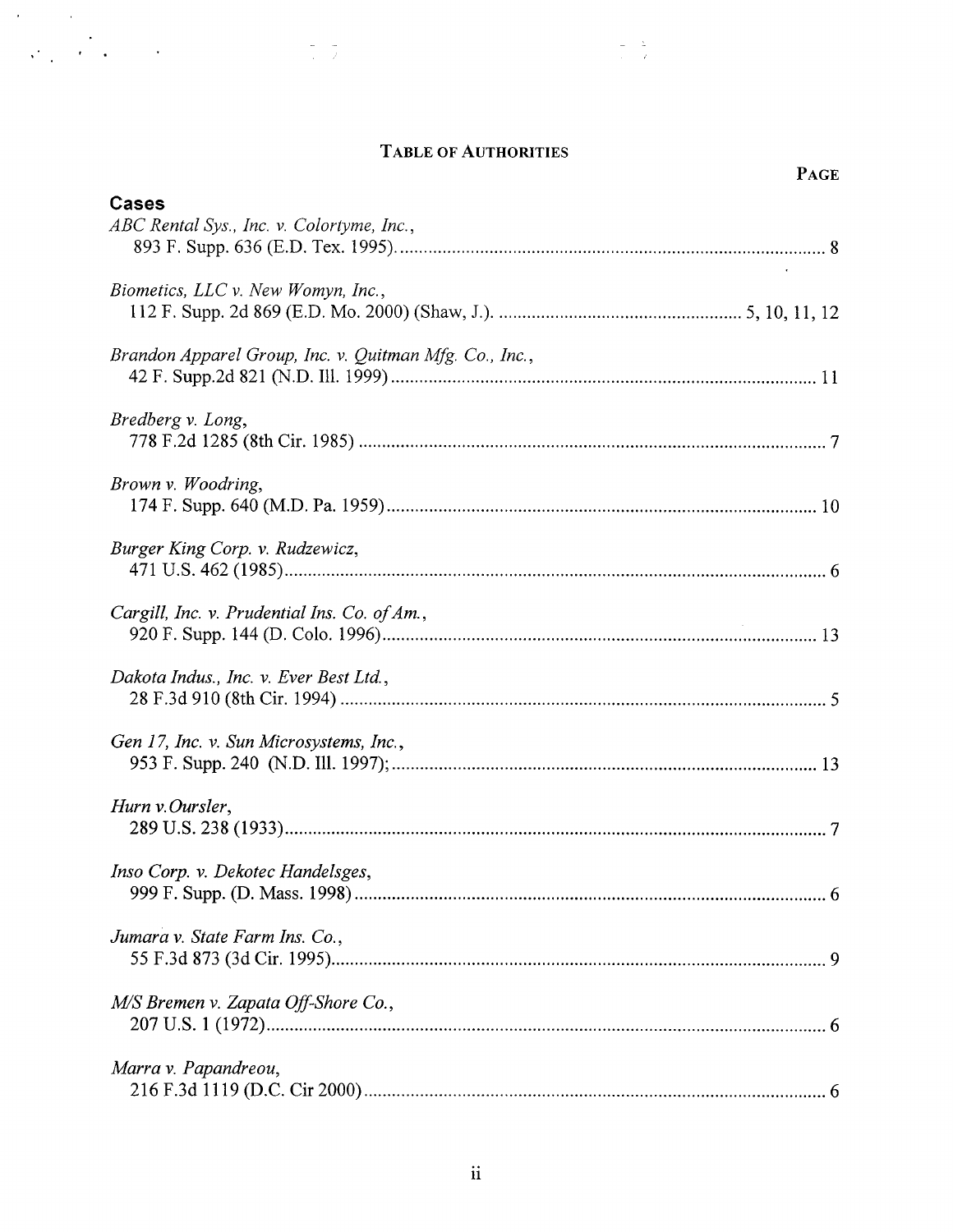| į.<br>$\mathcal{A}^{\text{max}}_{\text{max}}$ and $\mathcal{A}^{\text{max}}_{\text{max}}$ |  |
|-------------------------------------------------------------------------------------------|--|
|                                                                                           |  |
| May Department Stores Co. v. Wilansky,                                                    |  |
|                                                                                           |  |
| Microfibres, Inc. v. McDevitt-Askew,                                                      |  |
| Milwaukee Concrete Studios, Ltd. v. Fjeld Mfg. Co.,                                       |  |
| Montgomery Ward & Co. v. Anderson Motor Serv., Inc.,                                      |  |
| Morales v. Navieres de Puerto Rico,                                                       |  |
| Nelson v. Soo Line R. Co.,                                                                |  |
| New Image, Inc. v. Travelers Indem. Co.,                                                  |  |
| S-Fer Int'l, Inc. v. Paladion Partners, Ltd.,                                             |  |
| State Street Capital Corp. v. Dente,                                                      |  |
| Stewart Org., Inc. v. Ricoh Corp.,                                                        |  |
| Terra Int'l., Inc. v. Miss. Chem. Corp.,                                                  |  |
| Van Dusen v. Barrack,                                                                     |  |
| Verosol B.V. v. Hunter Douglas, Inc.,                                                     |  |
| Waste Distillation Tech., Inc. v. Pan American Resources, Inc.,                           |  |
| <b>Statutes</b>                                                                           |  |
|                                                                                           |  |
| iii                                                                                       |  |
|                                                                                           |  |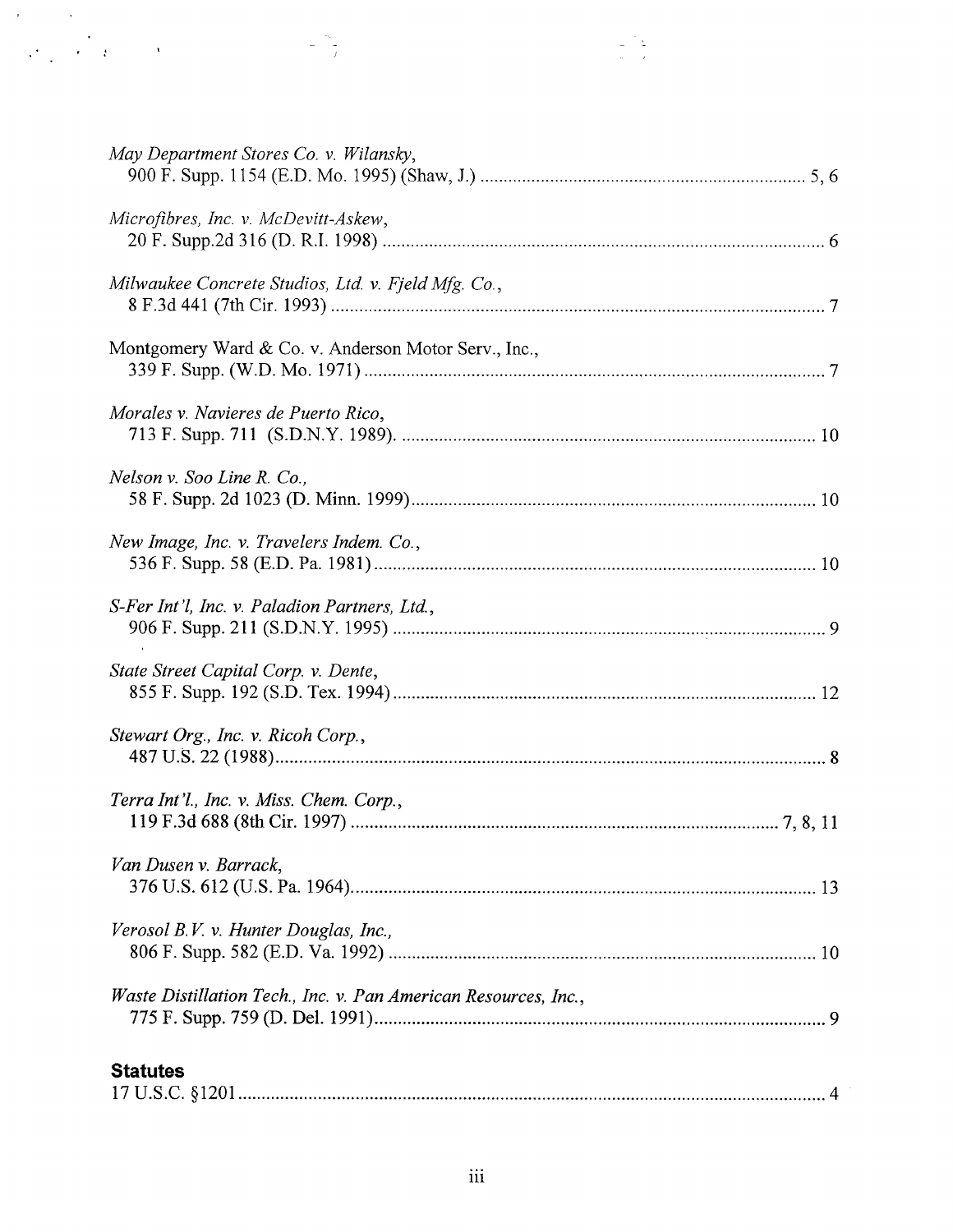| $\mathbf{y} = \mathbf{y} \times \mathbf{y}$ | $\frac{1}{2} \sum_{i=1}^{N}$                                 |  |
|---------------------------------------------|--------------------------------------------------------------|--|
|                                             |                                                              |  |
|                                             |                                                              |  |
|                                             |                                                              |  |
|                                             |                                                              |  |
|                                             |                                                              |  |
|                                             |                                                              |  |
|                                             |                                                              |  |
|                                             |                                                              |  |
| <b>Other Authorities</b>                    | 15 Charles Alan Wright, Arthur R. Miller & Edward H. Cooper, |  |
|                                             |                                                              |  |
|                                             |                                                              |  |
|                                             |                                                              |  |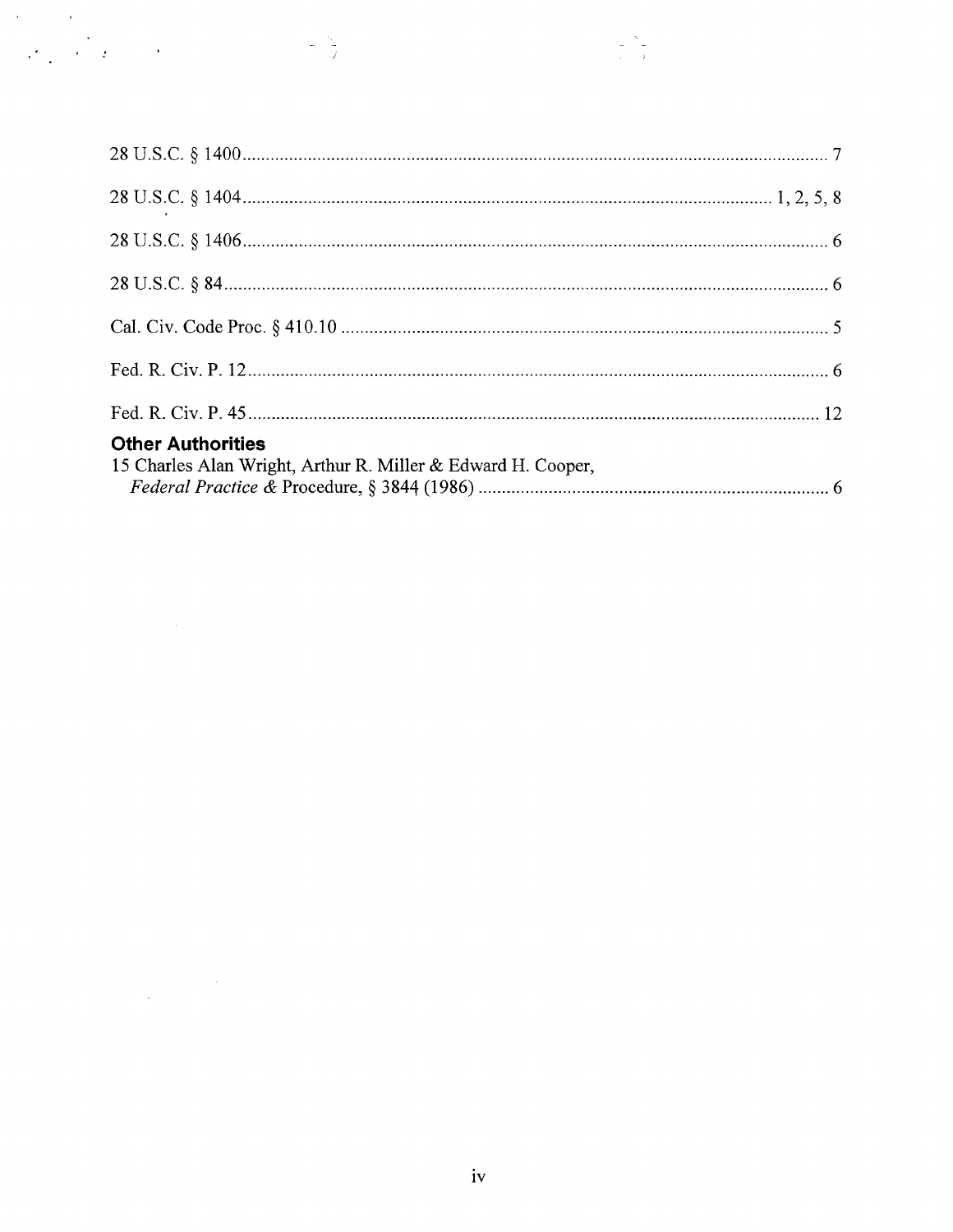# MOTION TO TRANSFER VENUE

 

Pursuant to 28 U.S.C. § 1404(a), Defendants Internet Gateway, Inc., Tim Jung, Ross Combs, and Rob Crittenden move for an order transferring this action to the Central District of California for the convenience of the parties and witnesses, and in the interest of justice .

This motion is based on this Motion to Transfer Venue, the accompanying Memorandum in Support of Motion to Transfer Venue, the accompanying Declarations of Paul S. Grewal and Tim Jung and exhibits attached thereto, the pleadings and other documents on file in this action, and any further evidence and oral argument that the Court may request with respect to this motion.

# MEMORANDUM IN SUPPORT OF MOTION TO TRANSFER VENUE

This is a case about two Los Angeles-area entertainment companies, four contracts that require that this suit take place in Los Angeles, and a critical third-party witness whose testimony is subject to subpoena in the federal district comprising Los Angeles . This case should be transferred to that district  $-$  the Central District of California  $-$  because:

> • Four of the five contracts that the plaintiffs seek to enforce against the defendants include a forum selection clause that requires that

> > "any claim asserted in any legal proceeding by one of the parties against the other shall be commenced and maintained in any state or federal court located in the State of California, County of Los Angeles, having subject matter jurisdiction with respect to the dispute between the parties."

- $\bullet$ The proposed transferee district  $-$  the Central District of California  $-$  is the very forum required by these clauses;
- $\bullet$ The proposed transferee district is the location of the plaintiffs' corporate headquarters and therefore the plaintiffs' "home district";
- A critical third-party fact witness is within the subpoena power of the Central District of California, but not the Eastern District of Missouri;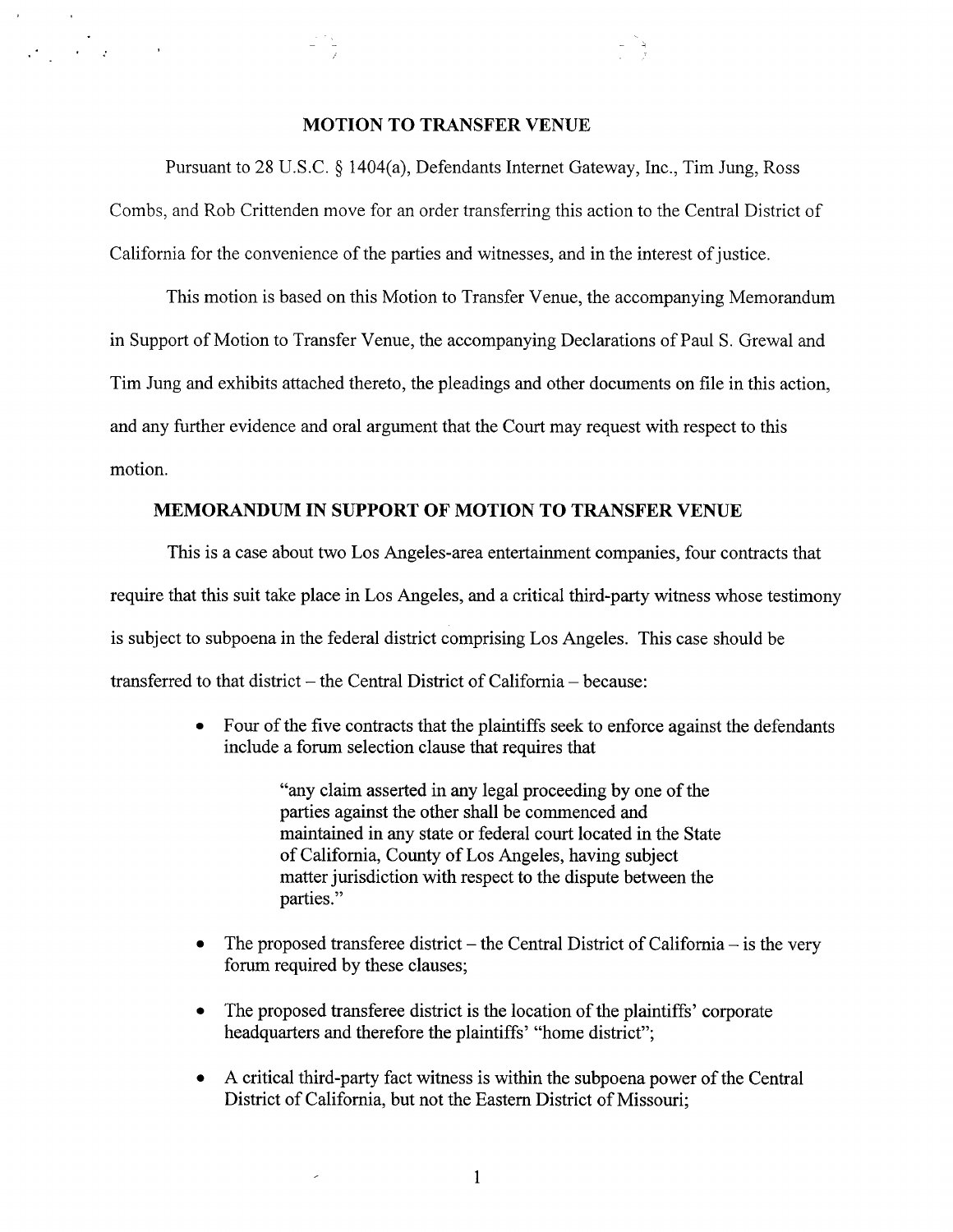- Even if this critical third-party fact witness were willing to appear at trial in the Eastern District of Missouri, the Central District of California is far more convenient for him;
- The video game titles and online hosting and matchmaking services whose copyrights and trademarks are at issue in this suit were designed, marketed and sold by the plaintiffs in the Central District of California;
- All known witnesses employed by the plaintiffs are located in the Central District of California;
- All but one of the individual defendants work and reside outside of the Eastern District of Missouri;
- No known third-party fact witnesses are located in the Eastern District of Missouri.

Taken together, these facts demonstrate that the interests of justice would be served by a transfer to the Central District of California. These same facts also demonstrate that the plaintiffs and their witnesses have little cognizable interest in having this action litigated in the Eastern District of Missouri, and would in fact benefit from the convenience resulting from a transfer to the Central District of California.

Because the relevant factors weigh heavily in favor of transferring this action to the Central District of California, the Court should exercise its discretion under 28 U.S.C. §1404(a) to transfer the action to that forum.

# I. PARTIES AND PROCEDURAL BACKGROUND

 

Plaintiff Blizzard Entertainment ("Blizzard") is an Irvine, California-based publisher of fantasy, wargaming and role-playing software.<sup>1</sup> Blizzard's headquarters, including its corporate offices, sales and marketing offices, and research and development facilities, are located in Irvine

 $1$  5/27/03 Grewal Declaration ("Grewal Decl.") Ex. A.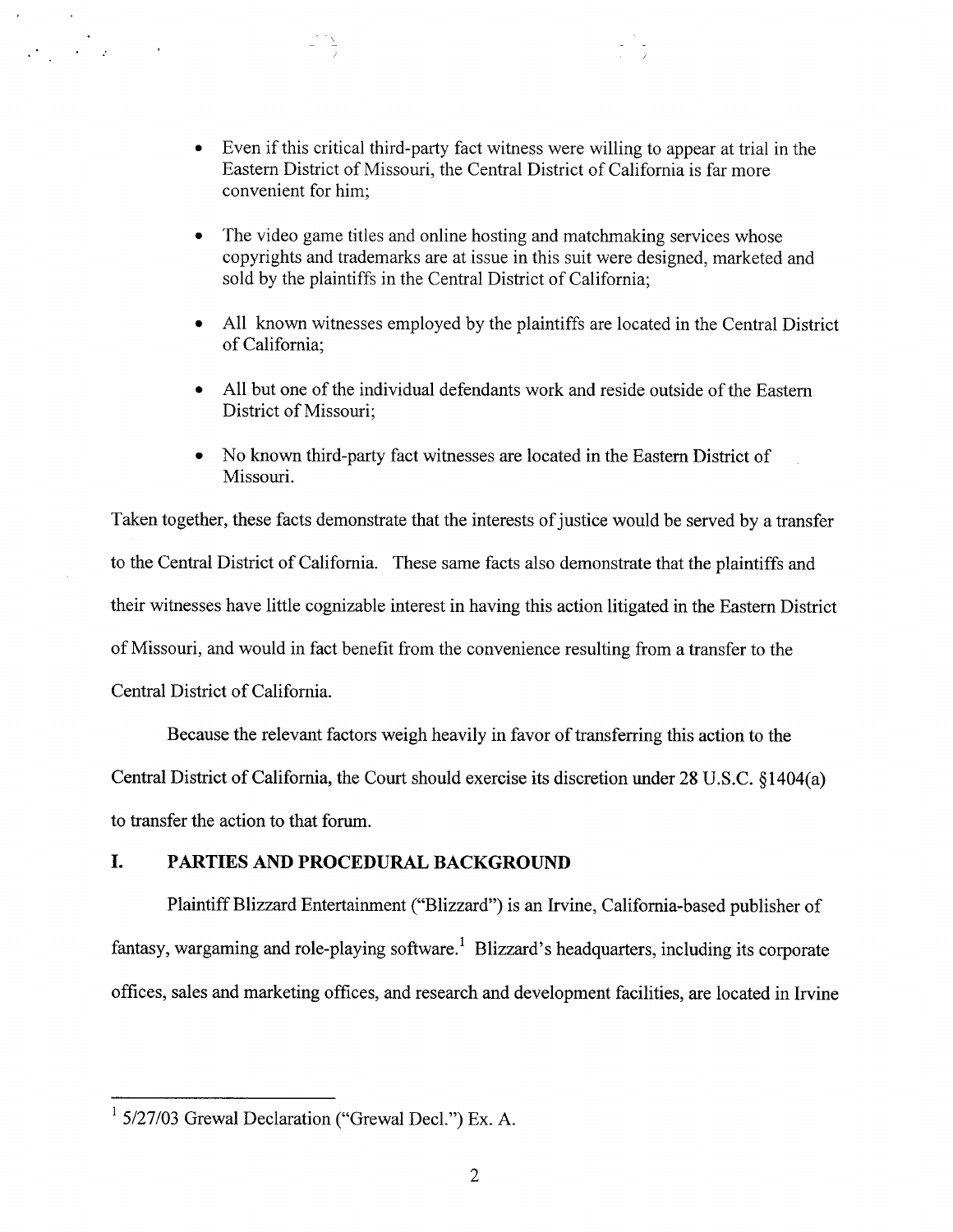- adjacent to Los Angeles County and squarely within the Central District of California.<sup>2</sup> Blizzard's parent company and co-plaintiff, Vivendi Universal Games, maintains its North American headquarters in Los Angeles.<sup>3</sup> All of the Blizzard employees involved in the design, development and management of Blizzard's computer games and online hosting and matchmaking services are located either in Irvine or elsewhere in California.<sup>4</sup> Likewise, all sales, marketing and licensing decisions are made in California by Blizzard employees who work and presumably live in California.<sup>5</sup> Blizzard does not appear to have any offices, facilities or employees in Missouri.<sup>6</sup>

The defendants in this case are individual computer hobbyists spread throughout the United States who have volunteered time and resources on an Internet community software project known as "bnetd."<sup>7</sup> Bnetd's mission is to allow individuals to connect to and communicate with one another for the purpose of playing video games, including those purchased from Blizzard. Defendant Tim Jung is a resident of St. Louis, Missouri.<sup>8</sup> Along with his wife, Mr . Jung is the proprietor of Internet Gateway, Inc ., an Internet Service Provider that has been separately named as a defendant in this case.<sup>9</sup> Defendant Ross Combs lives and works in Austin, Texas.<sup>10</sup> Defendant Rob Crittenden is a resident of Linthicum, Maryland.<sup>11</sup> Because of the non-commercial and educational character of the "bnetd" project and the issues of

 $\mathcal{L}^{\text{max}}_{\text{max}}$ 

 $2$  Grewal Decl. Ex. A.

 $3$  Grewal Decl. Ex. H.

<sup>&</sup>lt;sup>4</sup> Grewal Decl. Ex. A.

 $<sup>5</sup>$  Grewal Decl. Ex. A.</sup>

 $<sup>6</sup>$  Grewal Decl. Ex. A.</sup>

<sup>7</sup> Pronounced "BEE NET DEE ."

<sup>8</sup> Defendants' Amended Answer and Counterclaims to Plaintiffs' Second Amended Complaint ("Defendants' Amended Answer") ¶ 6 .

 $9$  Defendants' Amended Answer  $\oint$  6.

 $10^{10}$  Defendants' Amended Answer | 7.

<sup>&</sup>lt;sup>11</sup> Defendants' Amended Answer  $\overline{\P}$  8.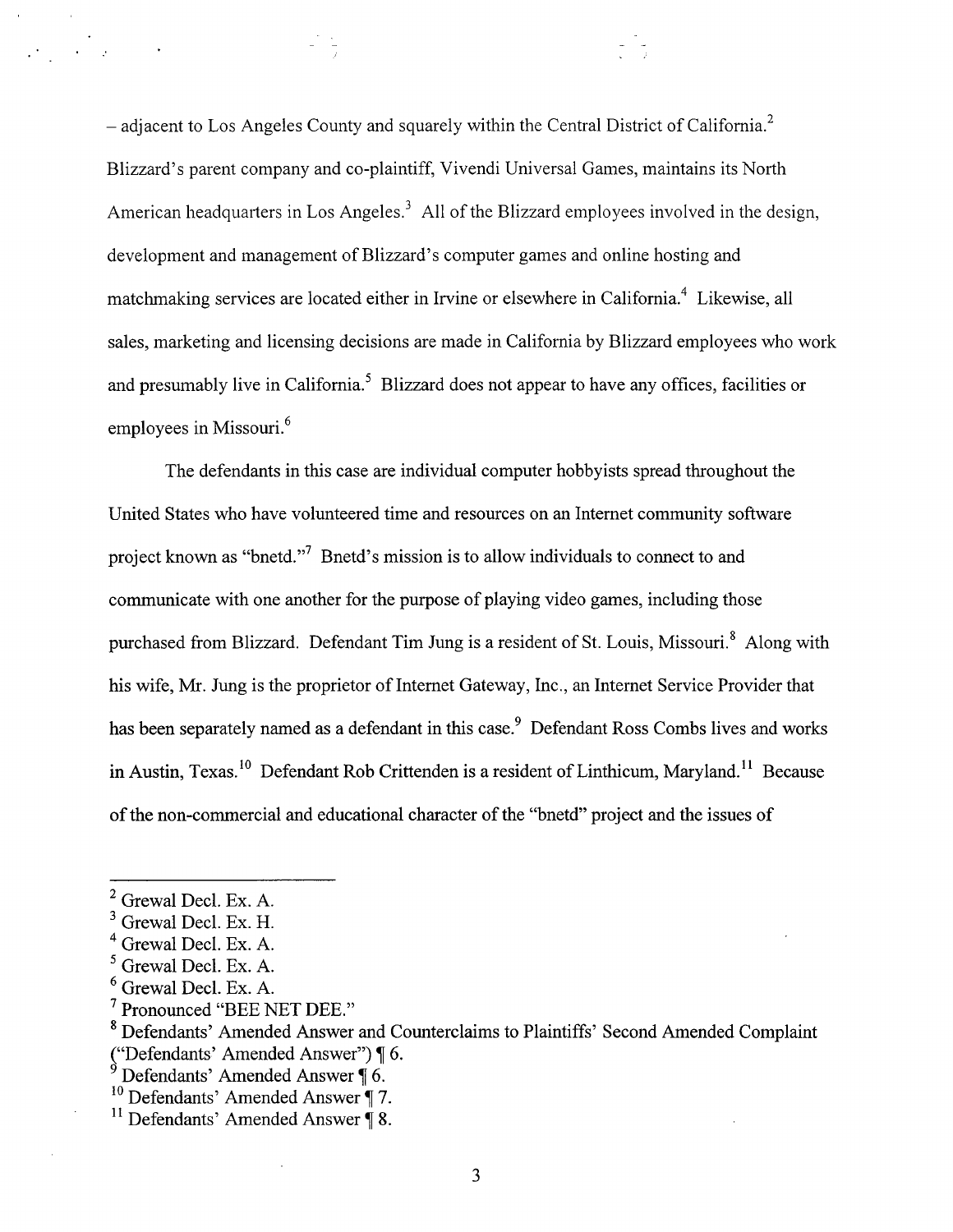personal expression and association surrounding this case, the defendants are represented in this action by counsel acting *pro bono*.<sup>12</sup>

A fourth named individual defendant, Yi Wang, resides at an unknown address and was never served by the plaintiffs.<sup>13</sup>

Blizzard filed this suit on April 5, 2002. On December 4, 2002, the defendants filed their Answer and Counterclaims to plaintiffs' Second Amended Complaint. The defendants' Answer and Counterclaims denies Blizzard's claims of copyright infringement, circumvention and trafficking in violation of the Digital Millenium Copyright Act, trademark infringement, trade dress infringement, trademark dilution and breach of contract and seeks a declaratory judgment regarding non-infringement, non-circumvention, the unconstitutionality of 17 U.S.C.  $\{1201(a)$ and the unenforceability of the contracts asserted.<sup>14</sup>

The parties appeared before the Court on December 6, 2002 for a case management conference, and the Court issued its case management order on December 11, 2002. The parties exchanged Rule 26(a) initial disclosures and commenced discovery shortly thereafter. Having taken limited discovery under the jurisdiction of this Court, the defendants have uncovered strong evidence to confirm what they initially suspected: that this case never belonged in the Eastern District of Missouri, and should be immediately transferred to the Central District of California.

 $\mathcal{L}_{\mathcal{L}} = \frac{1}{2} \sum_{i=1}^n \mathcal{L}_{\mathcal{L}} \left( \mathcal{L}_{\mathcal{L}} \right)$ 

 $\frac{12}{12}$  Grewal Decl. ¶ 3.

<sup>&</sup>lt;sup>13</sup> Plaintiffs' Second Amended Complaint  $\P$ 9; Defendants' Amended Answer  $\P$ 9.

<sup>&</sup>lt;sup>14</sup> Defendants' Amended Answer  $\P$  $141$ -148.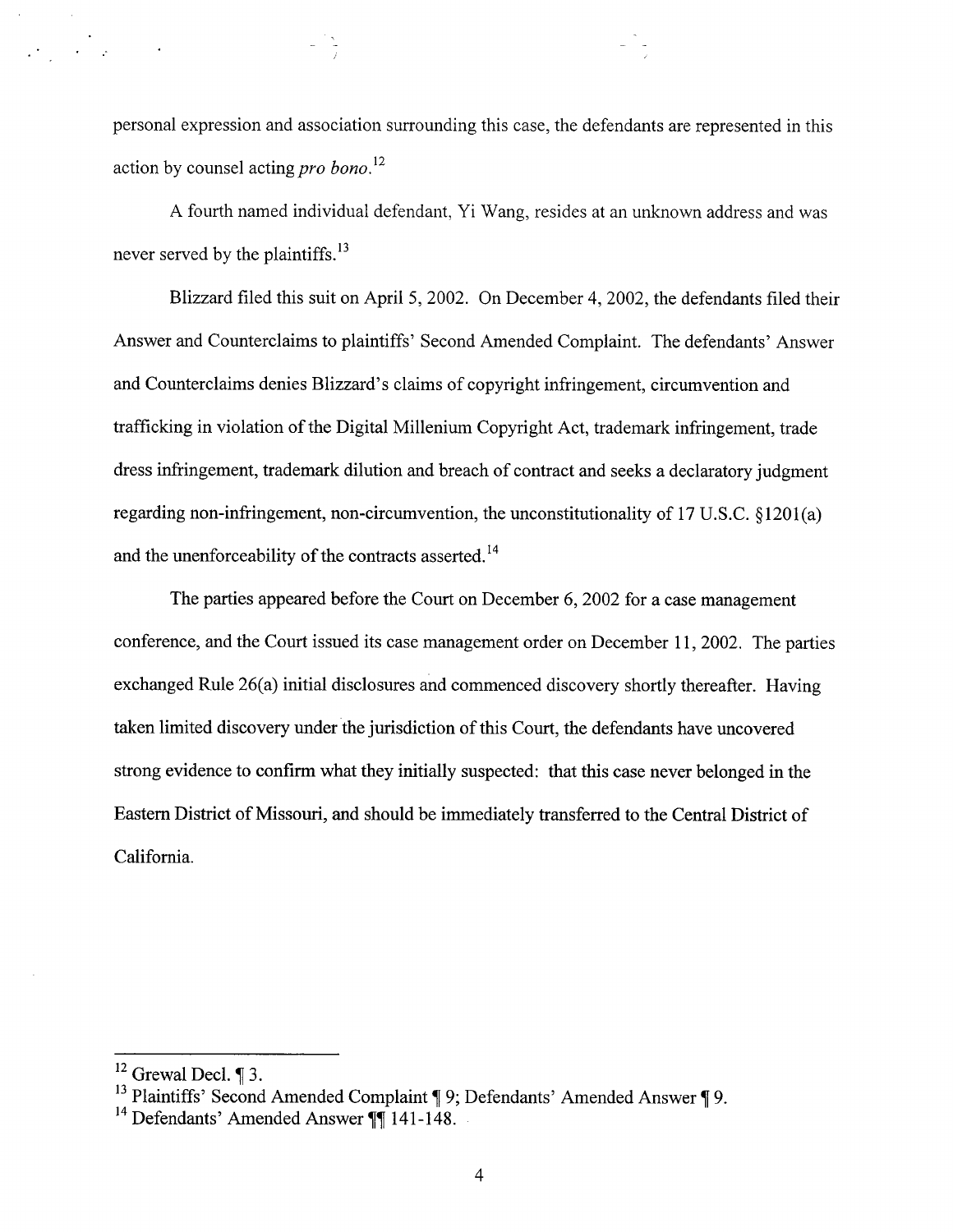## II. ARGUMENT

 

#### A. MOTIONS TO TRANSFER UNDER SECTION 1404(A): A TWO-PART TEST

Motions to transfer venue under 28 U.S.C.  $\delta$  1404(a)<sup>15</sup> require that courts apply a twopart test. First, the Court must determine whether this action "might have been brought" in the district to which transfer is requested, which requires that personal jurisdiction and venue are proper in the transferee court.<sup>16</sup> Second, the Court must determine in its discretion whether the action should be transferred "[f]or the convenience of the parties and witnesses, in the interest of justice."<sup>1</sup> The facts of this case easily satisfy both of these criteria.

#### B. BECAUSE PERSONAL JURISDICTION AND VENUE ARE PROPER IN THE CENTRAL DISTRICT OF CALIFORNIA, THIS ACTION "MIGHT HAVE BEEN BROUGHT" IN THE TRANSFERREE DISTRICT.

To determine whether personal jurisdiction can be exercised by a transferee court over an out-of-state defendant, a transferor court must first apply the long-arm statute of the state in which the transferee court is located.<sup>18</sup> California's long-arm statute is co-extensive with the limits of due process.<sup>19</sup> The Central District of California can therefore exercise personal jurisdiction over each defendant if he "'purposefully directed' [his] activities at residents of the forum, and the litigation results from alleged injuries that `arise out of or relate to' those

 $15$  Section 1404(a) reads: "For the convenience of parties and witnesses, in the interest of justice, a district court may transfer any civil action to any other district or division where it might have been brought."

<sup>&</sup>lt;sup>16</sup> Biometics, LLC v. New Womyn, Inc., 112 F. Supp. 2d 869, 875 (E.D. Mo. 2000) (Shaw, J.).  $17$  *Id.* 

<sup>&</sup>lt;sup>18</sup> May Department Stores Co. v. Wilansky, 900 F. Supp. 1154, 1159 (E.D. Mo. 1995) (Shaw, J.) (citing Dakota Indus., Inc. v. Ever Best Ltd.,  $28$  F.3d 910, 915 (8th Cir. 1994)).

 $19$  See Cal. Civ. Code Proc. § 410.10 ("A court of this state may exercise jurisdiction on any basis not inconsistent with the Constitution of this state or of the United States.").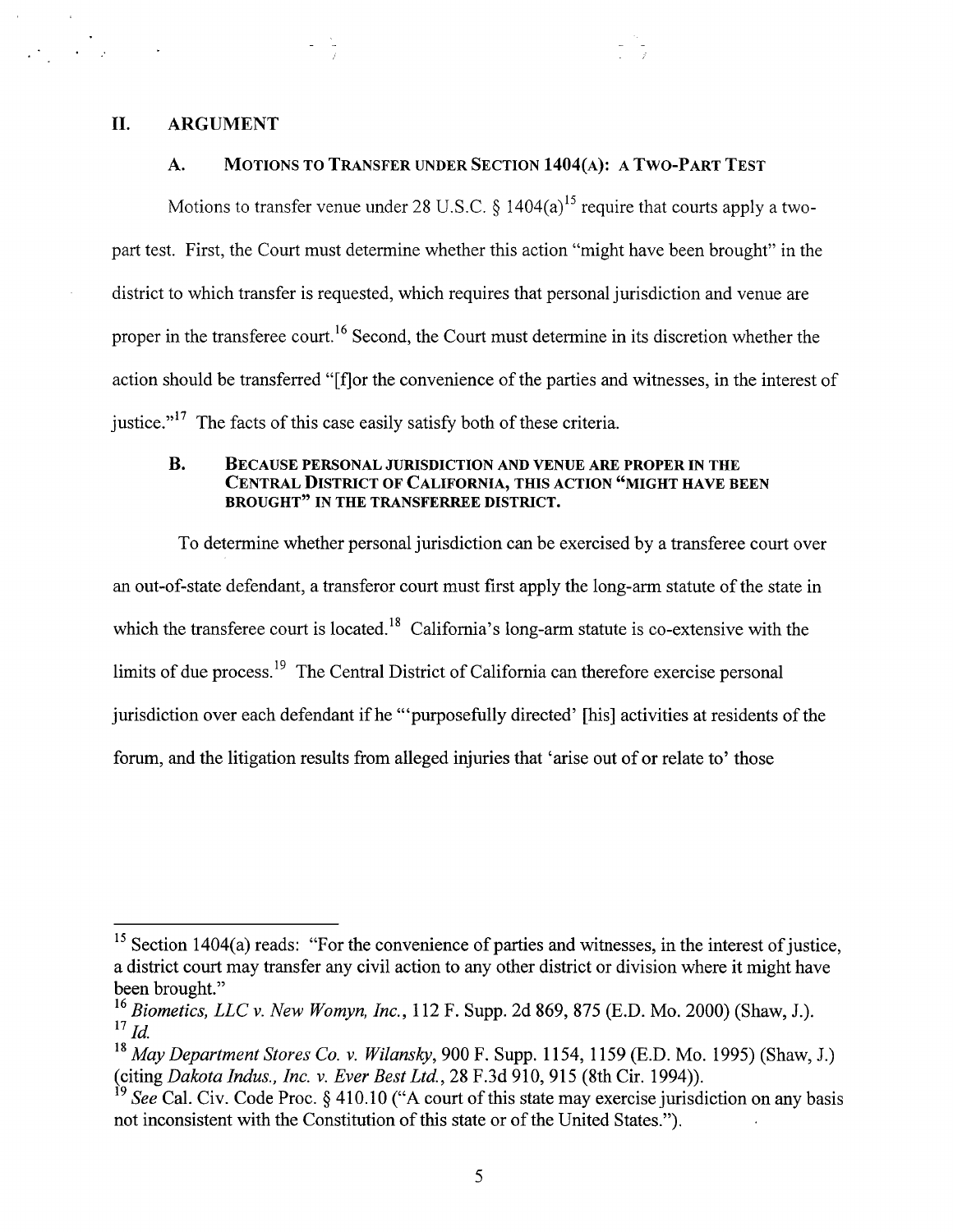activities."<sup>20</sup> A party is held to have purposefully directed its activities at a particular forum "by consenting to personal jurisdiction in a forum selection clause." $^{21}$ 

Here, there is no dispute that four of the five contracts alleged to have been breached by the defendants include forum selection clauses that establish personal jurisdiction in the Central District of California.<sup>22</sup> The contracts state that "any claim asserted in any legal proceeding by one of the parties against the other shall be commenced and maintained in *any state or federal* court located in the State of California, County of Los Angeles, having subject matter jurisdiction with respect to the dispute between the parties.<sup> $2^{2}$ </sup> The Central District of California includes the "federal court located in the State of California, County of Los Angeles."<sup>24</sup> Accordingly, the claims arising from the defendants' alleged breach of these contracts may - and in fact must – be litigated against the defendants in the Central District of California.<sup>25</sup>

 $\mathcal{A}=\mathcal{A}$ 

 $^{20}$  May Department Stores, 900 F. Supp. at 1159-60 (quoting Burger King Corp. v. Rudzewicz, 471 U.S. 462, 472 (1985)) .

<sup>&</sup>lt;sup>21</sup> Inso Corp. v. Dekotec Handelsges, 999 F. Supp. 165,166 (D. Mass. 1998) (citing  $M/S$  Bremen v. Zapata Off-Shore Co., 407 U.S. 1, 11 (1972)); see also Microfibres, Inc. v. McDevitt-Askew, 20 F. Supp. 2d 316, 322 (D . R .I . 1998) (holding that an agreement to litigate contractual disputes in Rhode Island was sufficient to establish personal jurisdiction there) .

 $^{22}$  The fifth contract asserted by the plaintiffs is silent on the issue of forum. See Plaintiffs' Second Amended Complaint, Ex. E. By pointing to the forum selection clauses that are present in the purported contracts asserted by Blizzard, the defendants do not concede that the contracts are otherwise enforceable. Moreover, by inquiring into the enforceability of the forum selection clauses in the contracts asserted by Blizzard, this Court does not undertake the separate question of the enforceability of the remaining provisions of the contract. See Marra v. Papandreou, 216 F.3d 1119, 1123 (D.C. Cir 2000) ("[W]hen a court determines that a forum-selection clause is enforceable, it is not making 'an assumption of law-declaring power' vis-à-vis other provisions of the contract.").

<sup>&</sup>lt;sup>23</sup> Plaintiffs' Second Amended Complaint Ex. E (emphasis added).

 $24$  28 U.S.C. § 84(c)(2).

<sup>&</sup>lt;sup>25</sup> Rather than challenging venue under 28 U.S.C. § 1406 or Fed. R. Civ. P. 12(b)(3), the defendants elected to file an answer and counterclaims, so that the parties could proceed with discovery and work to resolve this dispute quickly. By waiving their objections to venue in this District, however, the defendants do not waive their right to seek transfer of venue pursuant to section 1404(a). See 15 Charles Alan Wright, Arthur R. Miller & Edward H. Cooper, Federal *Practice &* Procedure,  $\S$  3844 (1986) ("A party who has waived his objection to venue by failure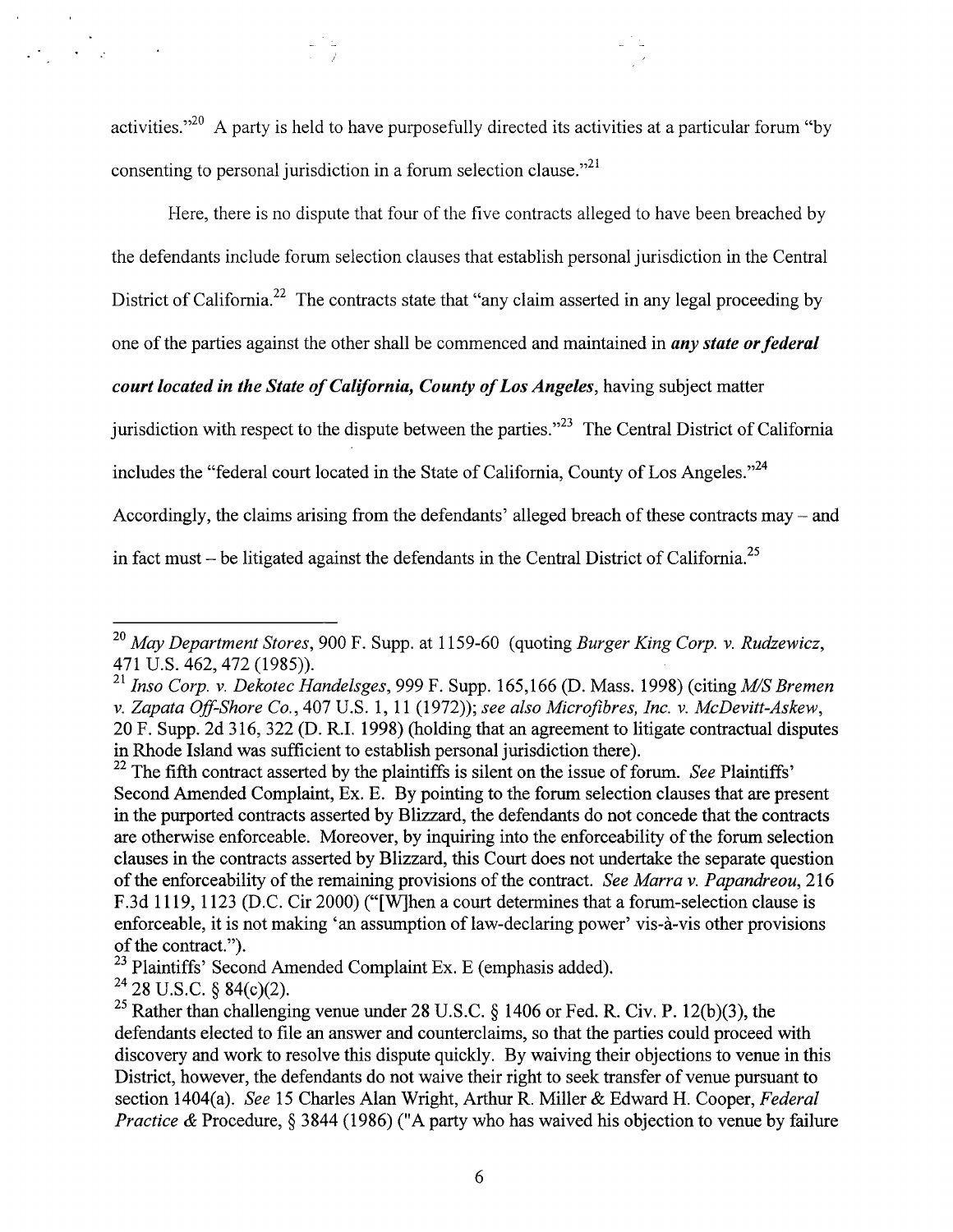Moreover, because these clauses refer to "any claim asserted in any legal proceeding by one of the parties" and are not limited in any way to claims arising from each particular contract, the clauses confer personal jurisdiction over all of the claims and counterclaims asserted by the plaintiffs and the defendants.<sup>26</sup>

Nor is there any legitimate dispute about venue for this case in the transferee court. Venue for suits arising under the Copyright Act are governed by 28 U.S.C. § 1400(a), which provides that " [c]ivil actions, suits, proceedings, arising under any Act of Congress relating to copyrights or exclusive rights in mask works or designs may be instituted in any district in which the defendant or his agent resides or *may be found*."<sup>27</sup> A copyright defendant "may be found" in any district in which he is subject to personal jurisdiction.<sup>28</sup> As established above, each of the defendants is subject to personal jurisdiction in the transferee district. Therefore, each of the defendants "may be found" in the transferee district, so that venue in the proposed transferee district over Blizzard's copyright claims is proper as well . Furthermore, because the claims and counterclaims in this case are all part of a single "action," venue in the transferee district is also proper over all of the other claims and counterclaims at issue in this case.<sup>29</sup>

to assert it at the proper time is not for that reason precluded from moving for a change of venue.") (citing *Montgomery Ward & Co. v. Anderson Motor Serv., Inc.*, 339 F. Supp. 713 (W.D. Mo. 1971)).

 $^{26}$  See Terra Int'l, Inc. v. Mississippi Chem. Corp., 119 F.3d 688, 693 (8th Cir. 1997) (holding that whether particular claims fall within the scope of a forum selection clause "depends upon the intention of the parties reflected in the wording of the particular clauses and facts of each case") (citation omitted) .

 $\frac{27}{3}$  See 28 U.S.C. § 1400(a) (emphasis added).

<sup>&</sup>lt;sup>28</sup> Milwaukee Concrete Studios, Ltd. v. Fjeld Mfg. Co., 8 F.3d 441, 445 (7th Cir. 1993) (holding that copyright defendant "may be found" in any district in which it is subject to personal jurisdiction).

<sup>&</sup>lt;sup>29</sup> See Hurn v Oursler, 289 U.S. 238, 245-46 (1933) (holding that copyright claims and factually interrelated unfair competition claims were single "action"); Bredberg v. Long, 778 F.2d 1285, 1288 (8th Cir . 1985) (holding that if venue of the original federal claim is established, then proof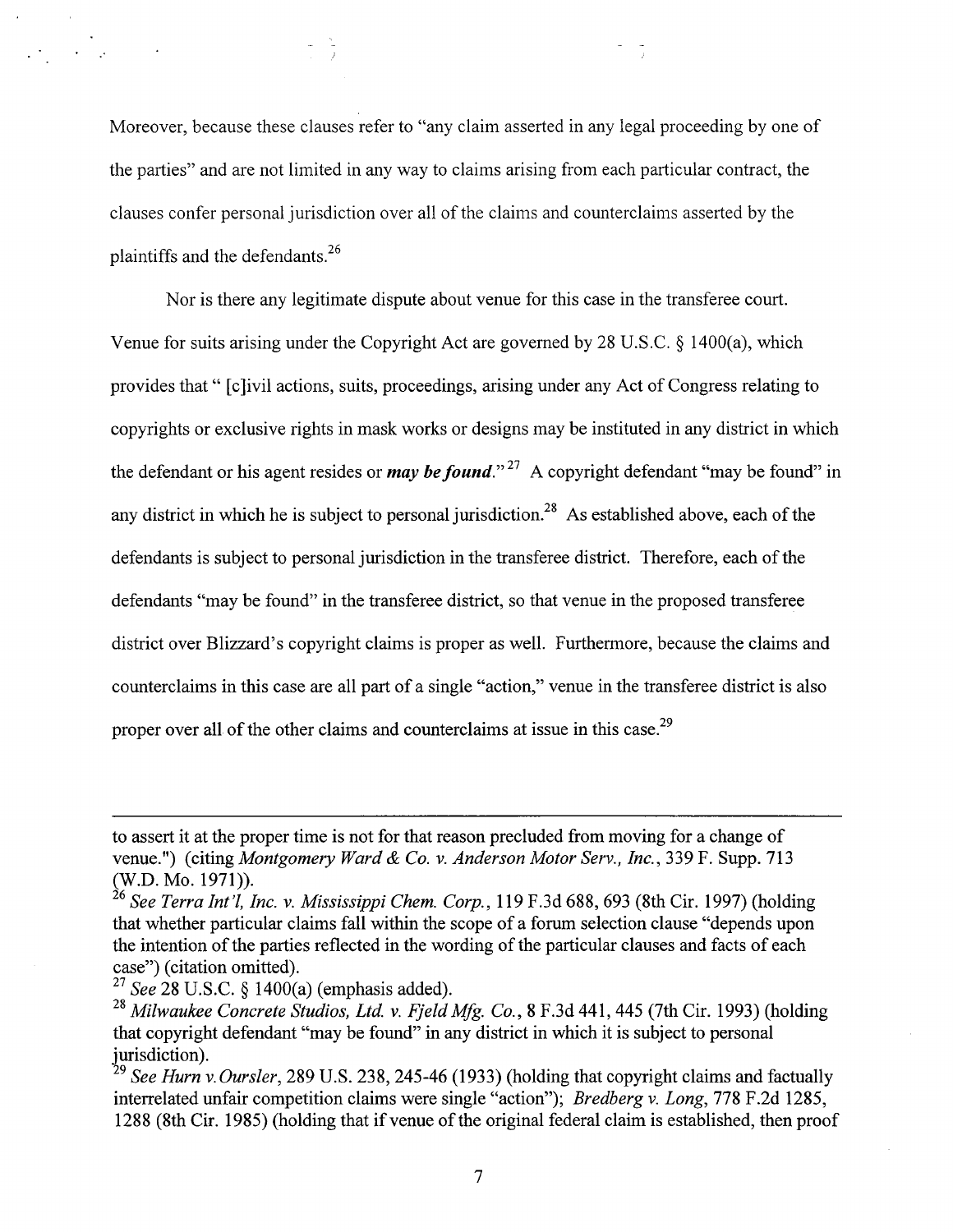# C. BOTH CONVENIENCE AND JUSTICE WOULD BE SERVED BY TRANSFERRING THIS ACTION TO THE CENTRAL DISTRICT OF CALIFORNIA.

Because this case "might have been brought" in the Central District of California, this Court can exercise its discretion to transfer the case "for the convenience of parties and witnesses, in the interest of justice.<sup>30</sup> "The statutory language reveals three general categories of factors that courts must consider when deciding whether to transfer venue : (1) the convenience of the parties, (2) the convenience of the witnesses, and (3) the interests of justice."<sup>31</sup> Together with the forum selection clauses in the contracts asserted by Blizzard, each of these factors demonstrates that the Court should exercise the discretion afforded it under Section 1404 and transfer the case.

#### 1 . The forum selection clauses requiring transfer to the Central District of California should are "significant factor[s]" that should "figure[] centrally" in this Court's calculus.

The Eighth Circuit Court of Appeals has explained that "[a]lthough there is no exhaustive list of specific factors to consider, courts have determined that a valid and applicable forum selection clause in a contract is 'a significant factor that figures centrally in the district court's calculus."<sup>32</sup> As discussed above, the very contracts that Blizzard asserts against the defendan require that this dispute, including all claims and counterclaims, be transferred to the Central District of California. By agreeing to the forum selection clause, "the plaintiff has already contractually chosen the venue via a forum selection clause."<sup>33</sup> Because "the plaintiff has

of venue for any subsequent pendent jurisdiction claims, crossclaims, counterclaims, or interpleader claims is unnecessary) .

 $30$  28 U.S.C. §1404(a).

 $31$  Terra Int'l, 119 F.3d at 691.

 $32$  Id. (quoting Stewart Org., Inc. v. Ricoh Corp., 487 U.S. 22, 29 (1988)).

 $33$  ABC Rental Sys., Inc. v. Colortyme, Inc., 893 F. Supp. 636, 638-39 (E.D. Tex. 1995).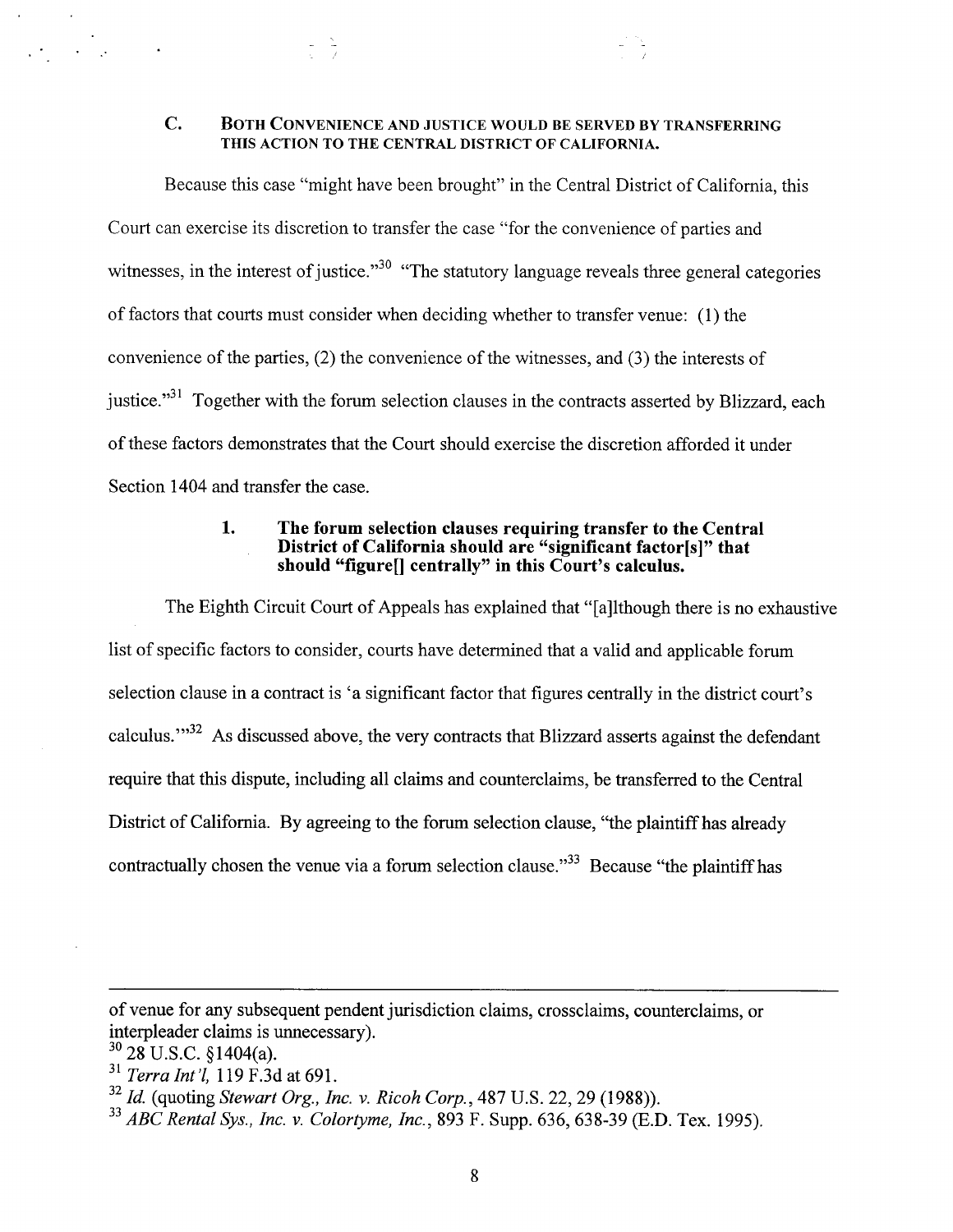already contractually chosen an appropriate forum," this Court need not pay any deference otherwise owed to a plaintiff's choice of forum in filing its suit.<sup>34</sup> 

#### 2. Blizzard's residence in the transferee district make the Central District of California the most convenient district for the parties.

The first of the traditional factors – convenience of the parties – strongly supports transferring this case to the Central District of California .

The plaintiff, Blizzard, is headquartered in Irvine, California – in the heart of the Central District of California. Most of Blizzard's employees are located in the Central District of California, and the remainder are located elsewhere throughout California . These employees include those responsible for the design, development and marketing of the videogames and server software whose copyrights, trademarks, licenses, and protection schemes have allegedly been violated by the defendants.<sup>35</sup> The primary plaintiff - Davidson & Associates, Inc., d.b.a. Blizzard Entertainment – is incorporated in the State of California (the other entity, Vivendi Universal Games, is incorporated in the State of Delaware, but maintains its North American Headquarters in Los Angeles).<sup>36</sup>

For the purposes of venue, a corporate plaintiff is deemed to reside at its principal place of business or, alternatively, its state of incorporation.<sup>37</sup> Accordingly, the Central District is nothing less than Blizzard's home district.

Under these circumstances, in which the plaintiffs have elected to file suit far from their home district, the Court should not presume that the chosen forum is particularly convenient to

 $^{34}$  Jumara v. State Farm Ins. Co., 55 F.3d 873, 880 (3d Cir. 1995).

 $\frac{35}{35}$  See Grewal Decl. Ex. B at 2-5.

<sup>&</sup>lt;sup>36</sup> Plaintiffs' Second Amended Complaint  $\parallel$  4; 5/22/03 Grewal Decl. Ex. H.

 $37$  See, e.g., Waste Distillation Tech., Inc. v. Pan American Resources, Inc., 775 F. Supp. 759, 764 (D. Del. 1991); S-Fer Int'l, Inc. v. Paladion Partners, Ltd., 906 F. Supp. 211, 214 (S.D.N.Y. 1995).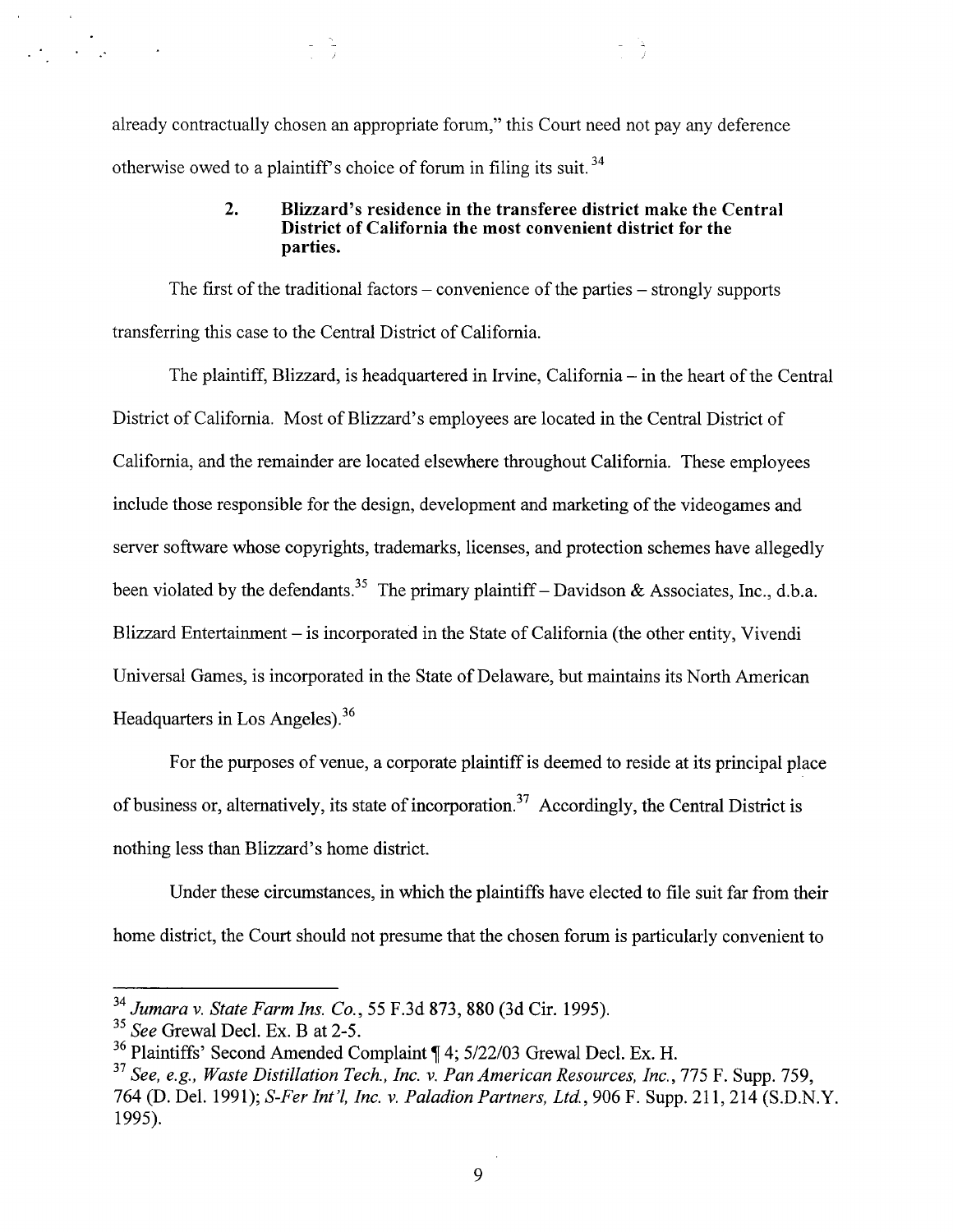the plaintiffs. "The plaintiff's choice of forum is accorded less weight  $\dots$  where it is not the plaintiff's residence."<sup>38</sup> Moreover, when a defendant seeks transfer to the district that is the plaintiff's home district, any claim by the plaintiff that this district is inconvenient should be disregarded. $39$ 

Finally, when evaluating a plaintiff's convenience, "the convenience of the plaintiff's counsel is not entitled to any weight in the analysis."<sup>40</sup> In any event, while Blizzard's counsel has a local office in St. Louis, it also has an office in Los Angeles.<sup>41</sup>

For the defendants, the Central District of California would be at least as convenient as the Eastern District of Missouri. Only one of the individual defendants, Mr. Jung, is a resident of the Eastern District of Missouri, and Mr. Jung's personal residence in this District need not preclude a transfer when other factors support a transfer.<sup>42</sup> This is especially appropriate given that Mr. Jung, who is also the only likely witness on behalf of Internet Gateway, is more than willing to travel to the Central District of California to litigate this dispute.<sup>43</sup> The other two individual defendants, Mr. Combs and Mr. Crittenden, reside in Texas and Maryland respectively, so that substantial travel would be required to either forum.<sup>44</sup>

 $\mathcal{A}=\mathcal{A}$ 

 $38$  Biometics, LLC v. New Womyn, Inc., 112 F. Supp.2d 869, 877 (E.D. Mo. 2000 (Shaw, J.) (citations omitted); see also New Image, Inc. v. Travelers Indem. Co., 536 F. Supp. 58, 59 (E.D.) Pa. 1981) (holding that where plaintiff has commenced the action in a forum that is not its residence, plaintiffs choice of forum is given much little weight in ruling on a discretionary transfer motion).

 $39$  See Morales v. Navieres de Puerto Rico, 713 F. Supp. 711, 713 (S.D.N.Y. 1989).

 $^{40}$  Biometics, 112 F. Supp. 2d at 876; see also Nelson v. Soo Line R. Co., 58 F. Supp. 2d 1023, 1027 (D. Minn. 1999) ("[I]t is axiomatic that convenience to plaintiff's counsel is not a factor to be considered in deciding the propriety of transfer.").

 $41$  Grewal Decl. Ex. C, D.

<sup>&</sup>lt;sup>42</sup> See, e.g., Brown v. Woodring, 174 F. Supp. 640 (M.D. Pa. 1959).

 $43$  Jung Decl.  $\P$  2.

<sup>&</sup>lt;sup>44</sup> See Verosol B.V. v. Hunter Douglas, Inc., 806 F. Supp. 582, 593 (E.D. Va. 1992) (finding relative convenience of party not affected by travel when travel required to either transferor or transferee district).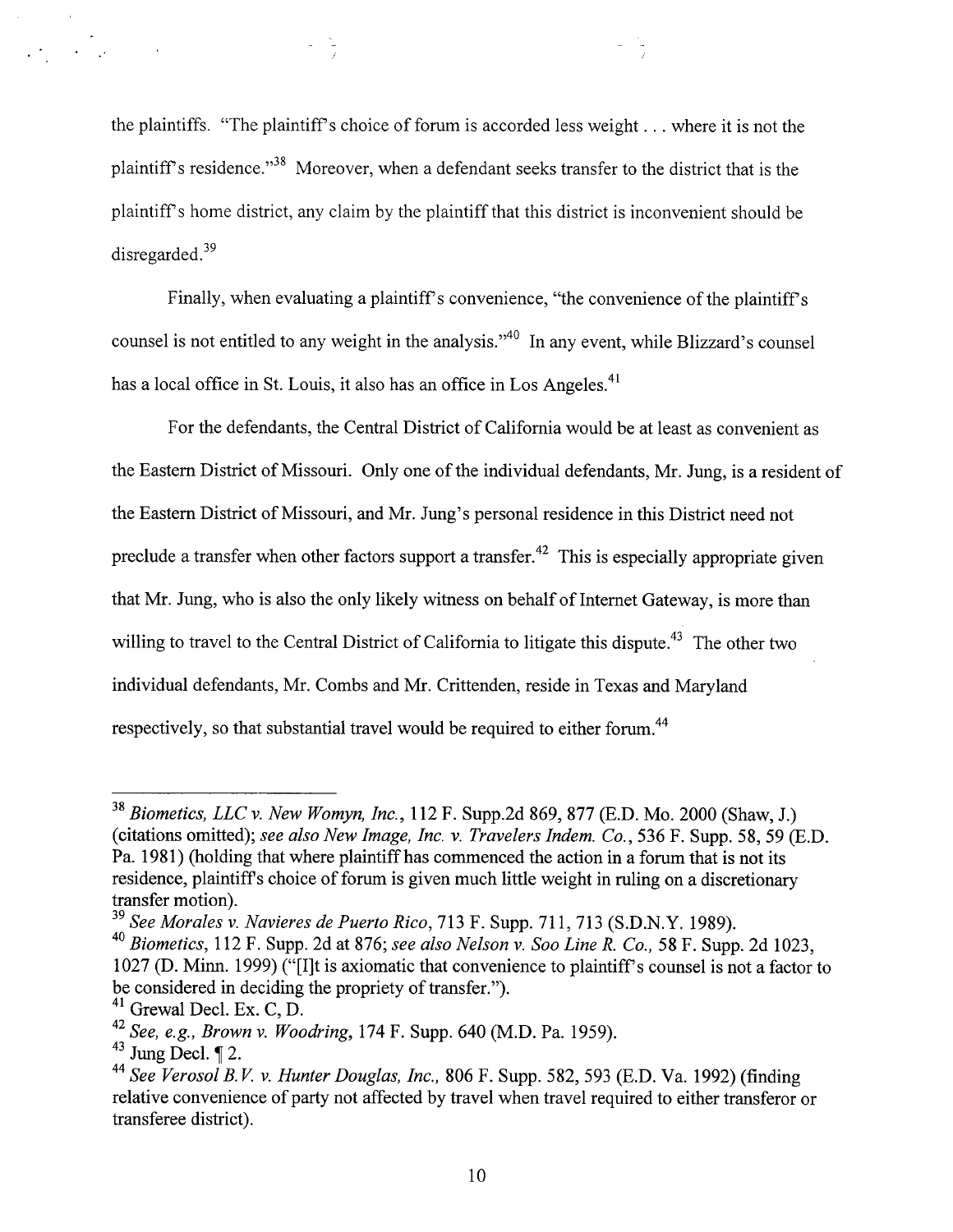3. The proximity of the key party and third-party witnesses to the transferee district make the Central District of California the most convenient district for the witnesses .

The second traditional factor  $-$  convenience of the witnesses  $-$  strongly supports transferring this case to the Central District of California .

"Convenience of the witnesses is a primary, if not the most important, factor in considering a motion under  $\S$  1404(a).<sup>145</sup> All of the plaintiffs' own potential witnesses identified in their discovery responses thus far - Mike Morhaime, Brian Fitzgerald, Matthew Versluys, Robert Bridenbecker, Tony Tribelli, James Anhalt, Neal Hubbard, Stuart Weiss, and Paul Sams work either in the Central District of California or elsewhere in California.<sup>46</sup> The same is true for Rod Rigole and Eric Roeder, Blizzard's in-house counsel who first contacted the defendants with a cease-and-desist letter and subsequent negotiated with the defendants before the plaintiffs filed suit.<sup>47</sup> These witnesses were directly responsible for the design, development, marketing and policing of the Blizzard games and services at issue in this case. They are therefore the key Blizzard party witnesses in this case, and their convenience is an especially important consideration . 48

In addition, by transferring the case to the Central District of California, the parties would also gain access to Mark Baysinger - perhaps the most critical non-party witness. While a student at the University of California San Diego, Mr. Baysinger originated the bnetd open

<sup>&</sup>lt;sup>45</sup> Biometics, 112 F. Supp.2d at 876 (citations omitted).

 $^{46}$  See Grewal Decl. Ex. B at 2-5.

 $^{47}$  Grewal Decl. Exs. E, I.

<sup>&</sup>lt;sup>48</sup> See Terra Int'l, Inc. v. Mississippi. Chem. Corp., 922 F. Supp. 1334, 1360 (N.D. Iowa 1996), aff'd 119 F.3d 688 (8th Cir. 1997) (noting that significance of witnesses is as important a consideration as "sheer number of witnesses"); Brandon Apparel Group, Inc. v. Quitman Mfg. Co., 42 F. Supp. 2d 821, 834 (N.D. Ill. 1999) (noting that "nature and quality" of witnesses must be considered in addition to numbers when considering motion to transfer) .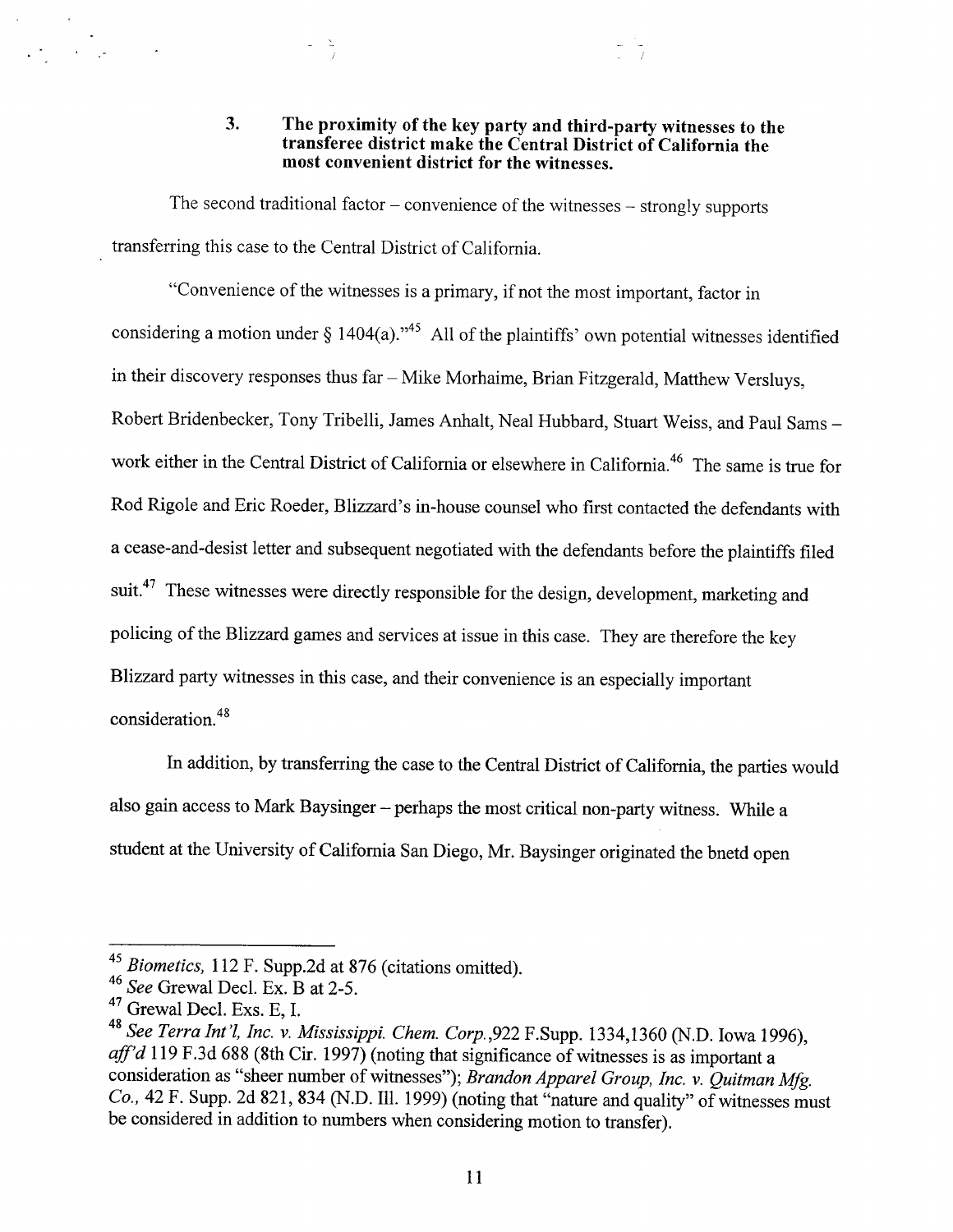source software project that stands at the heart of this case.<sup>49</sup> Upon information and belief, Mr. Baysinger was involved in critical negotiations with Blizzard in 1998 regarding permission to develop and use the bnetd software and, since 1998, contributed to development discussions about the bnetd code. Accordingly, his testimony at trial will be critical to the defendants' case. Upon further information and belief, Mr . Baysinger is a resident of San Diego County, California, less than 100 miles from the Central District of California . He could therefore be subpoenaed to testify in the Central District of California.<sup>30</sup>

In contrast, if this case were to remain in this District, there would be no assurance or even likelihood that Mr. Baysinger would testify at trial, because the subpoena power of this Court does not extend anywhere near San Diego County. Because the court may assume that Mr. Baysinger will not voluntarily appear in this District, a transfer to the Central District of California would make his testimony far more likely.<sup>31</sup>

Even if the Court were to assume that Mr . Baysinger were willing to appear before this Court, a transfer to the Central District of California would certainly prove more convenient for Mr. Baysinger. As a third-party witness, Mr. Baysinger and his convenience must be given particular weight. 52

Finally, a transfer to the Central District of California would not prejudice other thirdparty witnesses . No known third-party witnesses reside in the Eastern District of Missouri .

 $\mathcal{L}_{\text{max}}$  , and  $\mathcal{L}_{\text{max}}$ 

<sup>&</sup>lt;sup>49</sup> Grewal Decl. Ex. G.

 $\frac{50}{11}$  See Fed. R. Civ. P. 45(b)(2).

 $^{51}$  See Biometics, L.L.C. v. New Womyn, Inc., 112 F. Supp.2d 869, 876 (E.D. Mo. 2000) (Shaw, J.) (holding that "[t]he Court will assume the three identified non-party witnesses would not voluntarily appear at trial" in the absence of compulsory process) .

<sup>&</sup>lt;sup>52</sup> See State Street Capital Corp. v. Dente, 855 F. Supp. 192, 197 (S.D. Tex. 1994) ("[I]t is the convenience of non-party witnesses, rather than that of party witnesses, that is the more important factor and is accorded greater weight in a transfer of venue analysis .") .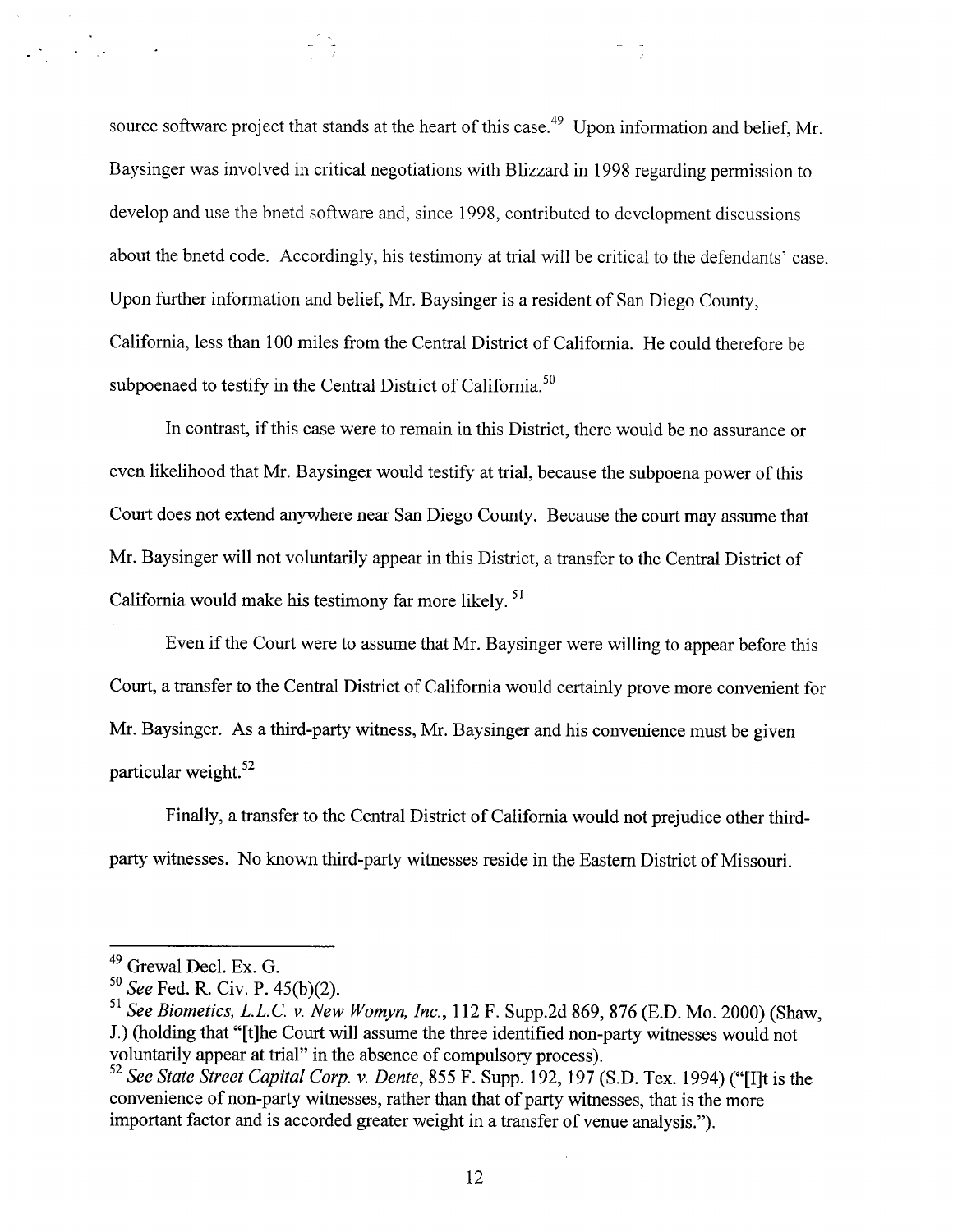#### 4. Transferring the case to the Central District of California would serve the interests of justice.

The third traditional factor  $-$  the interest of justice  $-$  also supports a transfer to the Central District of California.

The plaintiffs would not be disadvantaged by a transfer of this case to Central District of California. Because their copyright, Digital Millenium Copyright Act, and trademark claims all raise issues of federal law, no one federal district court is presumed to any more or less familiar with the legal standards applicable to those claims.<sup>53</sup> Moreover, the plaintiffs' breach of contract claims are based on licenses that require that "any dispute arising hereunder shall be resolved in accordance with the State of California."<sup>54</sup> The transferee court, sitting in California, may be presumed to have greater familiarity with the California law underlying these claims.<sup>35</sup>

By transferring the claims to the Central District of California, Blizzard would also suffer no appreciable delay in the resolution of this case, and in fact may see a faster resolution. Because the initial disclosures and discovery in this case were not served until January 2003, this case is still is in its beginning stages.<sup>56</sup> Statistics compiled by the Federal Judiciary Center show that for 2001-2002 in the Eastern District of Missouri, the median time from the filing of a civil case to its disposition was 10.1 months for all cases and 18.9 months that went to trial.<sup>57</sup> In the Central District of California, the median time from the filing of a civil case to its disposition was 7.1 months for all cases and 18.7 months for all cases that went to trial.<sup>58</sup>

<sup>53</sup> See, e.g., Gen 17, Inc. v. Sun Microsystems, Inc., 953 F. Supp. 240, 243 (N.D. Ill. 1997); Cargill, Inc. v. Prudential Ins. Co. of Am., 920 F. Supp. 144, 148 (D. Colo. 1996).

<sup>&</sup>lt;sup>54</sup> Plaintiffs' Second Amended Complaint Ex. E.

 $55$  See Van Dusen v. Barrack, 376 U.S. 612, 646 (1964).

<sup>&</sup>lt;sup>56</sup> See Case Management Order at 2; Grewal Decl.  $\P$  4. In fact, this is the first substantive filing in the case since Blizzard's reply to Defendants' Answer and Counterclaims .

 $57$  Grewal Decl. Ex. F.

 $58$  Grewal Decl. Ex. F.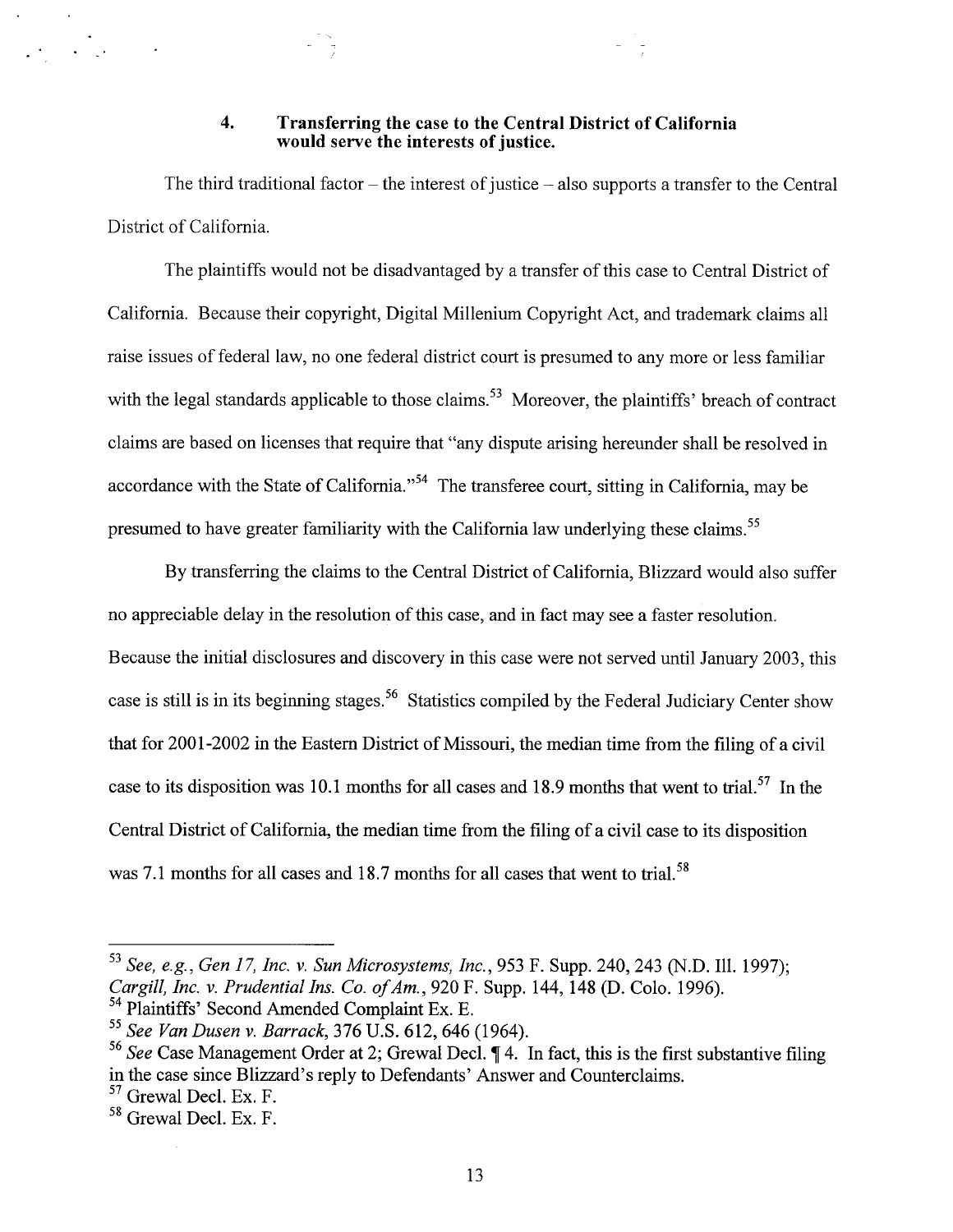# III. CONCLUSION

This case does not belong in the Eastern District of Missouri. It belongs in the Central District of California – the forum required by the contracts that Blizzard seeks to enforce against the defendants. Those same contracts require that  $any$  claim asserted by either party to the purported contract must be litigated in courts located in Los Angeles, California - Blizzard's "home district" - and also require an interpretation of California law . A transfer to the Central District of California would square with both common sense and fundamental fairness, particularly when the key third-party witnesses in this case, Mark Baysinger, is within the subpoena power of that Court (in contrast to this Court). All of Blizzard's current employees identified to date that could provide critical testimony on Blizzard's claims work in the Central District of California. Finally, no known third-party witnesses reside in this District.

For all these reasons, the Court should exercise its discretion and transfer this case to the Central District of California.

Dated: May 27, 2003

DAY CASEBEER MADRID & BATCHELDER LLP

Pare S. Areno

Paul S. Grewal

Robert M. Galvin, pro hac vice Paul S. Grewal, pro hac vice Richard C. Lin, pro hac vice Day Casebeer Madrid & Batchelder LLP 20300 Stevens Creek Boulevard, Suite 400 Cupertino, CA 95014 (408) 873-0110

Jason M. Schultz, pro hac vice Electronic Frontier Foundation 454 Shotwell Street San Francisco, CA 94110